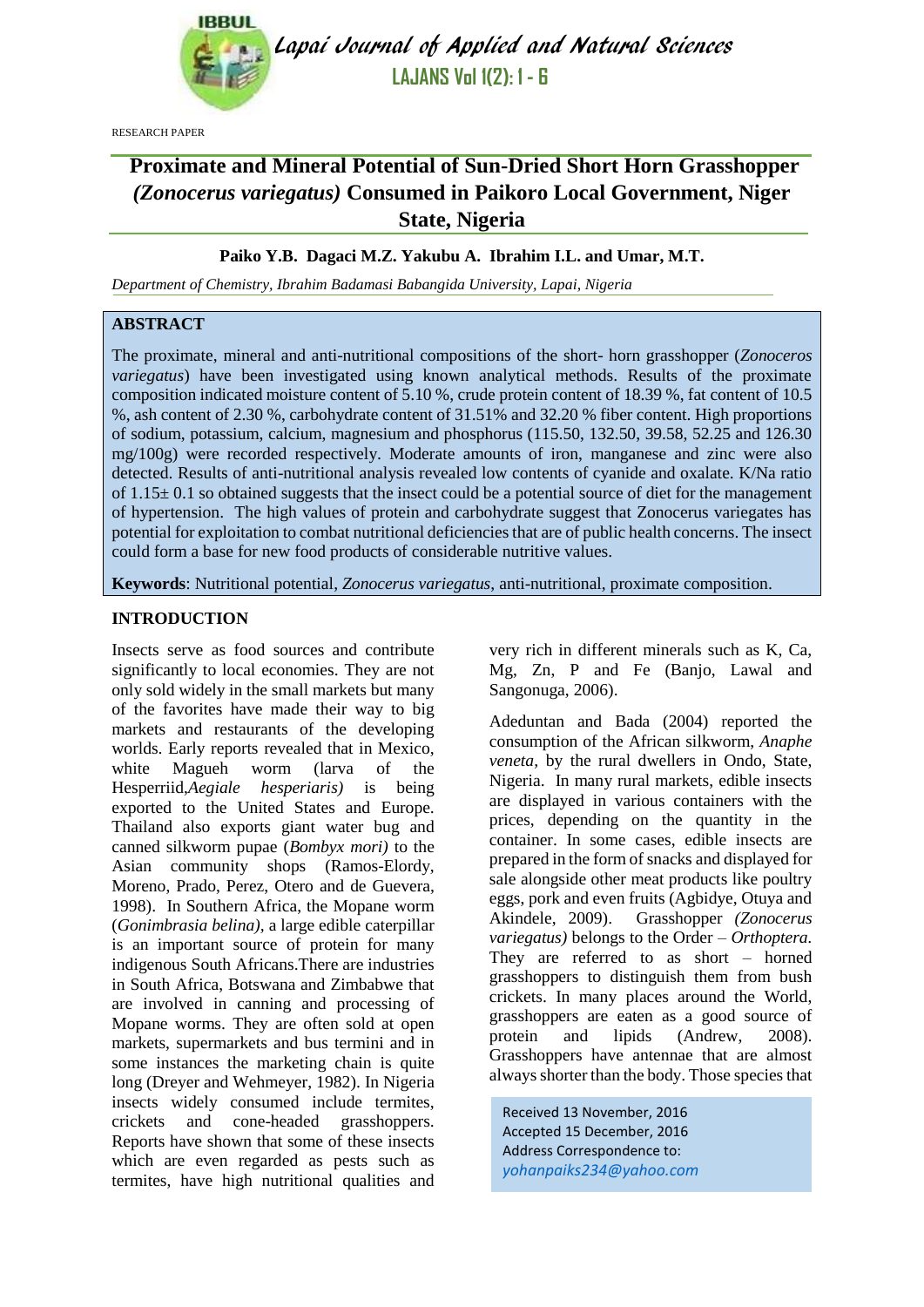make easily heard noises do so by rubbing the hind femurs against the forewings or abdomen (stridulating), or by snapping the wings in flight. Many species of grasshoppers are herbivores feeding on varieties of plants. They have short antennae and conspicuous compound eyes. As locusts, they swarm in millions in their gregarious stage and wreak havoc on crops as they consume foodstuff on their path (Christopher, 2002). The short horn grasshopper (*Zonocerus variegatus)* is a source of delicacy and forms a part of the food culture of the local Gbagyi, Koro and Kadara communities in Paiko and Kafin- Koro districts of Paikoro Local Goernment of Niger State.

In Niger State, only a few of these edible insects have been analyzed for their nutritional composition. Information on the quality of the nutrients in most of the popularly consumed insects is inadequate. Lack of such information is standing in the way of the utilization of these relatively rich protein and lipid sources for the dietary requirements of man. This study is an attempt to assess the proximate composition, some anti-nutrient factors and mineral content of grasshopper *(Zonocerus variegatus)*  commonly found in Paikoro Local Government Area, Niger State, Nigeria. This will provide a baseline data and a reference point for the study of nutritional potentialities of other edible insects which will encourage greater exploitation to meet other malnutrition needs. The results will also serve as prerequisite for promoting consumption and commercialization of these insects.

# **METHODOLOGY**

Sun-dried adult grasshopper samples (*Zonocerus variegates*) were purchased from Tsohon Kasuwa (a popular food market) in Kafin-Koro, Paikoro Local Government area of Niger State, Nigeria. They were taken to the Department of Biological Sciences, Federal University of Technology, Minna, for taxonomic identification by an entomologist. The non-edible wings of the whole insects were plucked off manually, made into powder using pestle and mortar and stored in labeled air-tight plastic bottles for analysis.

### **Proximate and Mineral analysis**

The moisture, ash and crude fiber contents were determined using the methods recommended by the Association of Official Analytical Chemist (AOAC, 2000). Crude protein was analyzed using micro- Kjeldahl \ method (AOAC, 2000) and the Nitrogen (%N) was determined by using a Nitrogen Protein conversion factor of 6.25. Fat (lipid %) content was obtained by extracting 5 g of the powdered sample with chloroform: methanol (2: 1) mixture as described by Folch, Lees and Stanley, 1975. The solvent was evaporated on a rotary evaporator and the oil obtained was dried in an oven at  $60^{\circ}$ C to remove all traces of solvent. Percentage Nitrogen free extract (Carbohydrate) was obtained by difference. All determinations were in triplicate.

Sodium and Potassium were determined using Gallenkamp flame Photometer analyzer, while Calcium, Magnesium, Iron, Manganese, Zinc and Copper were determined using Buch 211 Atomic Absorption Spectrophotometer. Phosphorus content was determined using the phosphovanadomolybdate colorimetric method and the results read on JENWAY 6100 spectrophotometer.

# **RESULTS AND DISCUSSION**

Table 1. Proximate composition of adult variegated grasshopper (% dry matter)

| <b>Parameters</b> | Values $(\% )$   |
|-------------------|------------------|
| Moisture          | $5.10 + 0.15$    |
| Ash               | $2.30 \pm 0.30$  |
| Crude protein     | $18.39 \pm 0.25$ |
| Crude lipid       | $10.50 \pm 0.51$ |
| Crude fibre       | $32.20 \pm 0.20$ |
| Carbohydrate      | $31.51 + 0.10$   |

Values are means  $\pm$  SD of three determinations.

Table 2. Result of some anti-nutrient factors of adult variegated grasshopper (mg/100g)

| Parameters           | Concentration $(mg/100g)$ |
|----------------------|---------------------------|
| Cyanide              | $3.20 \pm 0.06$           |
| Phytate              | $0.28 \pm 1.05$           |
| <b>Total Oxalate</b> | $26.40 \pm 0.50$          |
| <b>Tannins</b>       | $0.430 \pm 0.20$          |

Values are means  $\pm$  SD of three determinations.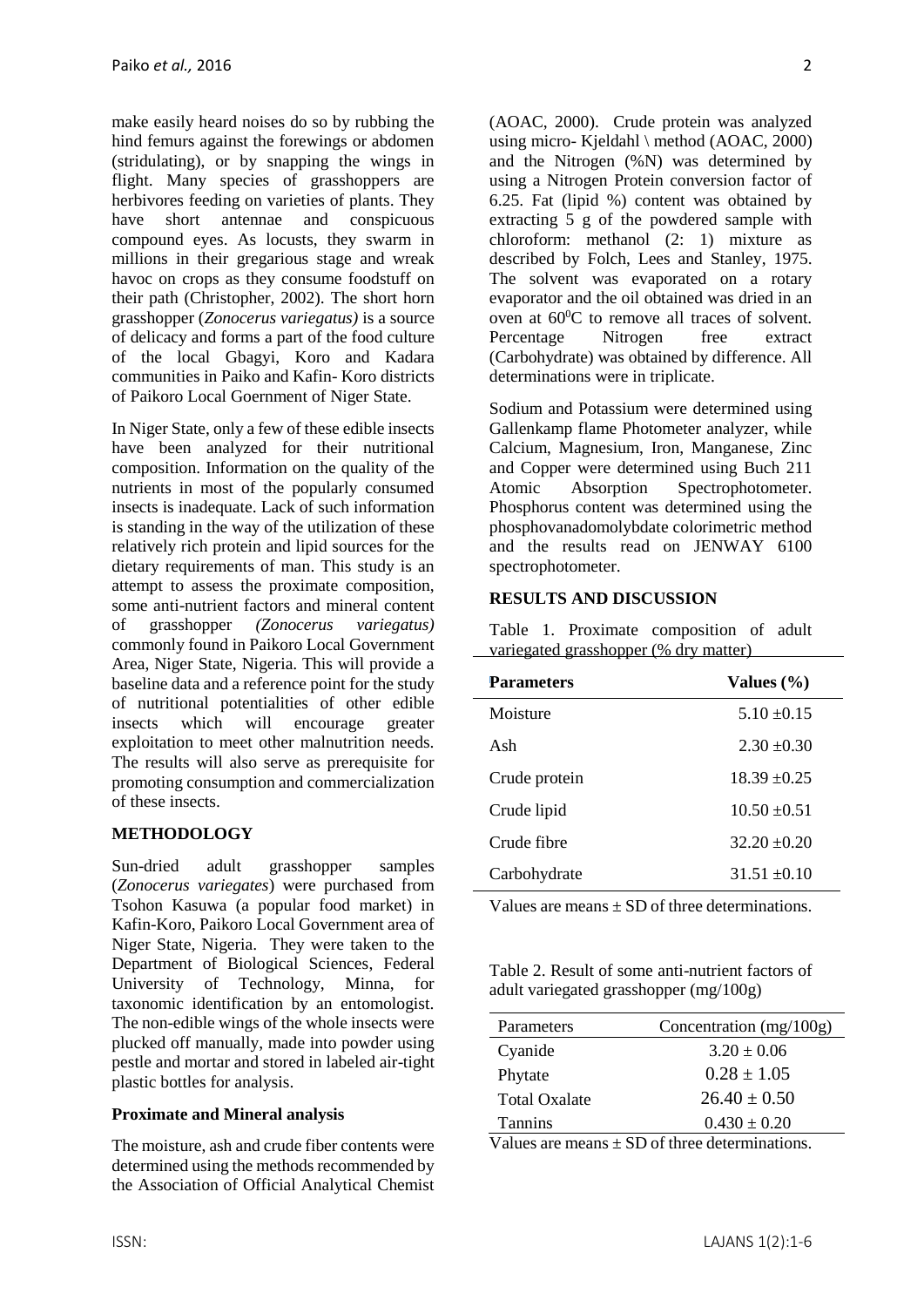| Parameters           | Composition $(mg/100g)$ |
|----------------------|-------------------------|
| Sodium               | $115.50 \pm 0.07$       |
| Potassium            | $132.50 \pm 0.08$       |
| <b>Total Oxalate</b> | $26.40 + 0.50$          |
| <b>Tannins</b>       | $0.430 \pm 0.20$        |
| Calcium              | $39.58 + 0.03$          |
| Magnesium            | $52.25 + 0.25$          |
| <b>Iron</b>          | $19.15 \pm 0.15$        |
| Manganese            | $4.95 \pm 0.30$         |
| Zinc                 | $1.05 \pm 0.20$         |
| Copper               | $0.70 + 0.05$           |
| Lead                 | ND                      |
| Phosphorus           | $126.30 \pm 0.50$       |
| K/Na                 | $1.15 \pm 0.01$         |
| Ca/P                 | $0.31 \pm 0.01$         |

Table 3. Mineral composition of adult variegated grasshopper (mg/100g)

Values are means±SD of triplicate determinations.

The results of the proximate composition of *Zonocerus variegates* is indicated in Table 1. The moisture content of the insect recorded was 5.10 ±0.15%. Subhachae, Oranut, Lirong and Duo, 2010), reported higher moisture content of  $8.6 \pm 0.1$  and  $12.8 \pm 0.1$ % for two varieties of edible ants. Low moisture content indicates a good shelf life characteristic. The low moisture content of the insect shows that this insect can be stored for a long period before deterioration. The ash content was low  $(2.30 \pm$ 0.03%). It has been reported that edible ants have low ash content of 2.96% (Subhachae *et al.,* 2010). The quantity of ash in a sample supposedly indicates the amount of minerals. The ash content obtained in this work indicated that the insect could be a good source of minerals. The crude protein, crude lipid, fiber and carbohydrate contents obtained were 18.39  $\pm$  0.4%, 10.5  $\pm$ 1.0%, 32.20  $\pm$  0.20% and 31.51  $\pm$  0.11% respectively. Protein content of 33.41 ± 0.20 % for *Macrotermis bellicosus consumed* in Southern Nigeria have been documented by Ekpo, Onigbinde and Asia, 2009.

Crude protein content as high as 30% has been reported by Ife and Emeruwa, 2011, for larvae of *Oryctes monoceros.* The reported protein values of beef meat (22.6%), chicken (18.83%) as well as fish which range from 15.55% in cat fish to 23.33% in tuna fish by Onimawo and Egbekun (1995) are in agreement with the protein value in this work. This insect could

serve as food protein source contributing significantly to the recommended human daily protein requirement of 23-56 % reported by National Research Council (1989), for man and animals, particularly in developing countries where the cost of conventional protein sources are expensive. The lipid, fiber and carbohydrate contents are also high in this insect which is similar to crude fibre content of  $26.4 \pm 1.4\%$  for edible black ants recorded by Subhachae *et al.*, (2010). This insect can be used to complement animal roughages. The result of the mineral profile of the insect is indicated in Table 3. Since the ash content of a sample is a reflection of the minerals it contains, it is not surprising that this insect is moderately rich in minerals as earlier shown by the low ash content in Table 1. The concentrations of sodium, potassium and phosphorus were higher than all the minerals determined. Sodium, potassium and phosphorus concentration of  $115 \pm 0.07$ , 132.5  $\pm$  0.08 and 126.30  $\pm$ 0.50 mg/100g dry weight were obtained respectively. Akintawo and Ketiku, (2000) reported higher Sodium content of 210 mg/100g for *Cirina forda.* The RDA for sodium is 1500 mg for an adult. The amount of sodium found in this insect is encouraging because sodium assists in maintaining the proper acid-balance and in controlling osmotic pressure that develops between the blood and cells due to ionic concentration differences. Potassium is an essential mineral nutrient and plays an important role in the synthesis of amino acids and proteins.

Teffo, Toms and Eloff (2007), recorded a value of 55.3 mg/100g potassium for edible Stinkbug. The value of  $64.02 \pm 0.02$  mg/100g for Potassium obtained by Omotoso (2006) for *Cirina forda* is also lower than the value for grasshopper obtained in this work. Potassium intake has been found to lower blood pressure by antagonizing the biological effect of sodium. A high intake of potassium has been reported to protect against increasing blood pressure and other cardiovascular risks (Langford, 1983). A K/Na ratio of less than 1.0 is recommended. The K/Na ratio found in this insect therefore suggests that they could be a potential component of diets for the management of hypertension. The concentration of phosphorus,  $126.30 \pm 0.50$  mg/100g is close to the value of 131.2 mg/100g for Grasshopper reported by Banjo *et al.,* (2006). Paiko, Jacob, Salihu, Dauda, Suleiman and Akanya, (2014) also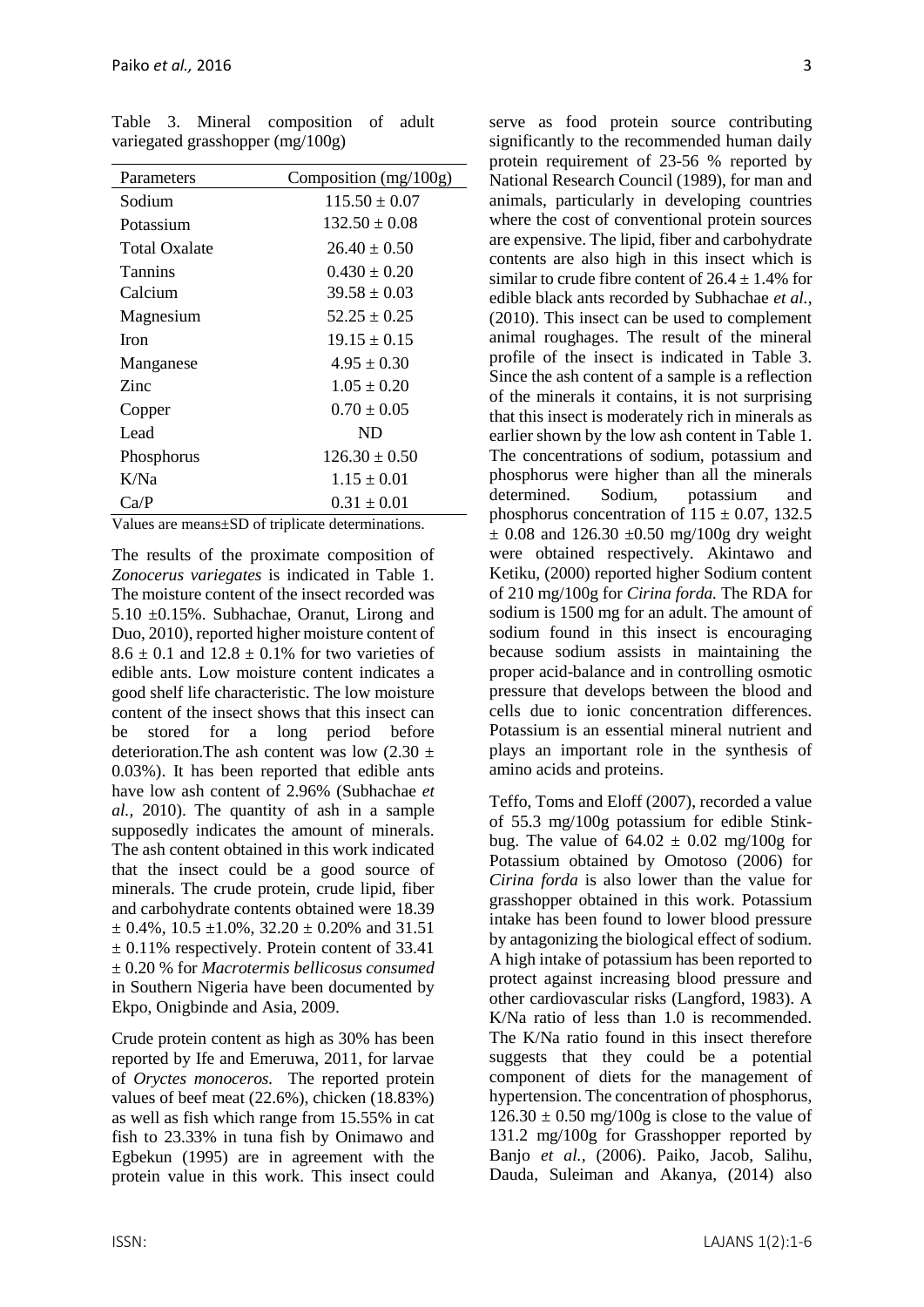reported a value of 111.0 mg/100g dry weight for *C. forda.* This insect is a good source of phosphorus. Phosphorus like calcium is involved in calcification of bones and teeth and plays a vital role in the oxidation of nutrients in the form of phosphate groups in ATP. The Calcium content (42.16 mg/100g) reported by Banjo *et al.*, (2006) for grasshopper is very similar to a value of 39.58 mg/100g detected for grasshopper in this work. Sun-dried ants from Zhejiang were found to contain  $49.1 \pm 0.7$  and  $65.3 \pm 1.3$  mg/100g Ca and Mg respectively (Subhachae *et al.,* 2010), results which are very close to Calcium and magnesium contents of  $39.58 \pm 0.03$  mg/100g and  $52.25 \pm 0.25$ mg/100g respectively obtained for grasshopper in present work. Banjo *et al*., (2006) in their own work found Calcium content of 42.16 mg/100g for grasshopper, result similar to  $39.58 \pm 0.03$  mg/100g for grasshopper in this work. Calcium is important in the diets of children and adults for effective bone and teeth development. It is needed for the formation of muscles, heart and digestive system development. The amount of calcium in this insect suggests that their consumption can increase the calcium in the body and contribute tremendously to the blood clotting process.

The Magnesium concentration found in *Z. variegates i*n this work was 52.25 ± 0.25 mg/100g). Omotoso, (2006) in a separate study recorded value of  $62.31 \pm 0.01$  mg/100g Mg for *Cirina forda* larva. It was observed that differences in mineral contents may be due to variations in the dietary habits of the insects or as a result of different ecotypes. Differences may also be due to the age of the insects. Calcium and Magnesium play significant roles in photosynthesis, carbohydrate metabolism and act as binding agents of cell walls. Calcium assists in teeth development while Magnesium plays vital role in regulating the acid-alkaline balance in the body (Fallon and Enig, (1999). The Iron content of  $19.15 \pm 0.15$  mg/100g was obtained in this work. Lower values of Iron content for moth caterpillar and grasshopper have been reported by Banjo *et al.,* (2006). Iron can serve as an antioxidant and can prevent cardiomyopathy and growth retardation (Chaturvedi, Shrivastava and Upreti, 2004). The amount of iron in the insect is encouraging because iron facilitates the oxidation of carbohydrates, proteins and fats. According to Buss, Torti and Torti (2003), Iron is an antioxidant. Iron is one of the mineral elements which may be lacking in an average diet and so there is the need to be conscious of taking diets rich in iron especially the vulnerable group. The Manganese and Zinc concentrations of *Z. variegatus* are 4.95± 0.30 and 1.05 ± 0.20 mg/100g respectively. In a recent report, Ife and Emeruwa (2011) reported concentrations of 1.21 and 7.00 mg/100g for manganese and zinc respectively in the larva of *Oryctes monoceros.*  Akinnawo and Ketiku (2000) reported values of 7.0 mg/100g of manganese in *Cirina forda.* The level of Zinc is low in this insect as found in this work. Zinc deficiency can lead to loss of appetite and impaired immune function. Reports have shown that Zinc deficiency causes hair loss, diarrhea, delayed sexual maturation, impotence and eye and skin lesions (Ryan-Harsman and Aldori, 2005)**.** Copper concentration was very low  $(0.70 \pm 0.50)$ mg/ $100g$ ).

Subhachai, *et al.,* (2010) however reported values of  $2.4 \pm 0.5$  mg/100g mean concentration of copper in sun-dried edible ants. Copper forms part of several enzyme systems including cytochrome oxidase and tyrosinase. Copper stimulates the immune system to fight infections as well as promote healing. It is associated with iron and catalyzes oxidation-reduction mechanisms concerned with tissue respiration (Fox and Cameron, 1980). Lead was not detected in this insect. Lead is very toxic. It is a potent neurotoxin and has a cumulative effect on vital organs (Ekpo, Udoh and Akpan, 2010). The absence of lead in this insect could be an advantage since its consumption would not result in any deleterious health effects. Therefore, it is necessary to monitor the level of lead over time for better clarification of its presence in these insects since human activities get sophisticated day by day thereby polluting the terrestrial environment. The results of the anti – nutrient content of *Z. variegatus* is shown in Table 2. The results reveal low values of Cyanide, Phytic acid and Tannins  $(3.20 \pm 0.5, 0.28 \pm 0.5)$ 1.05, and  $0.43 \pm 0.02$  mg/100g) respectively. The cyanide content found in this insect is far below the toxic range of  $50 - 200$ mg/100g suggested by NRC (1989). Cyanide is toxic and high levels of cyanide have been associated with cerebral damage and lethargy in man and animals (Ekpo *et al.*, 2010). The amount of phytic acid found in this insect is also low. Phytic acid binds some elements such as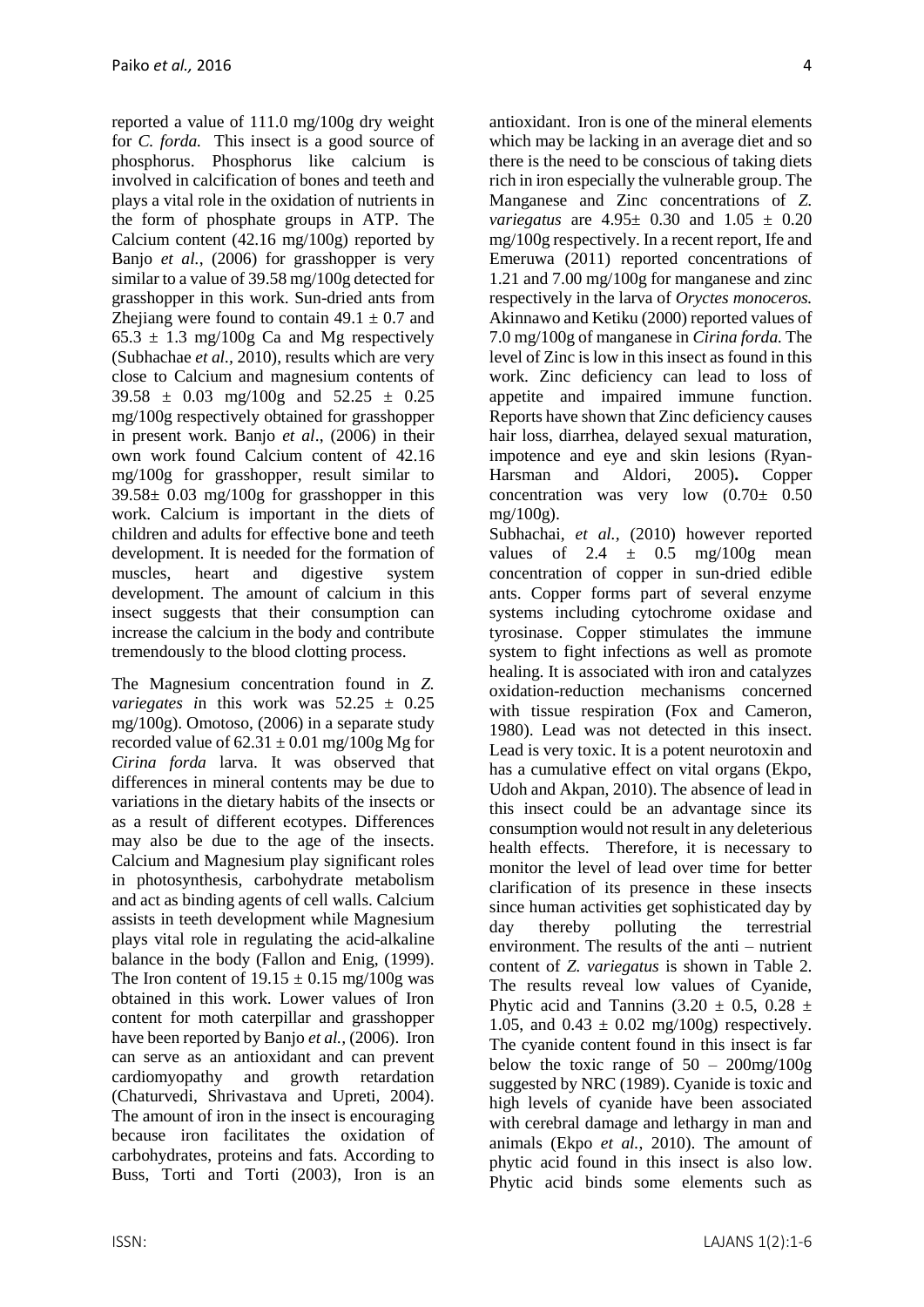calcium, magnesium, iron, manganese and zinc to form complexes which cannot be digested easily thereby decreasing the bioavailability of these elements for absorption (Erdman, 1979). The results of cyanide, phytic acid and tannins concentrations in this insect pose no health risks. The total oxalate content of  $26.40 \pm 0.50$ mg/100g obtained in this work is higher than the value of 2.1 mg/100g oxalate reported for *O. monoceros* by Ife and Emeruwa (2011). Oxalate binds Calcium present in foods thereby rendering calcium unavailable for its normal functions of maintaining strong bones, teeth and impulse transmission (Ladeji, Akin and Umaru, 2004).

#### **Conclusion**

The results obtained from this study revealed that the short- horn grasshopper (*Zonocerus veriegatus)* consumed by the local communities in Kafin-Koro and Paiko districts is a good source of protein and carbohydrate as well as some mineral elements such as sodium, potassium, calcium and phosphorus which could improve growth and development. The low content of some anti-nutrients also reveal that the insect could be exploited as an additional source of dietary supplement for human and animal feed formulations.

#### **REFERENCES**

- Adeduntan, S.A. and Bada, F. A. (2004). Socio-Economic importance of local Silkworm to the rural dwellers of Ondo State, Nigeria. A paper presented at the 35<sup>th</sup> Annual conference of the Entomological Society of Nigeria, held at F. U. T. Akure. 6-7.
- Agbidye, F. S., Otuya, T. I. andAkindele, S. O. (2009). Marketability and nutritional qualities of some edible insects in Benue State, Nigeria. *Pakistan Journal of Nutrition.* 8(7): 017-920.
- Andrew, Z. (2008). Bizarre Foods. Aired on Travel Channel, 27<sup>th</sup> April, 2008.
- Akinnawo, O. and Ketiku, A. O. (2000). Chemical composition and fatty acid profile of edible larva of *Cirina forda* (Westwood). *African Journal of Biomedical Research.*  31: 93-96.
- AOAC (2000). Official Methods of Analysis of the Association of Official Analytical Chemists, 17<sup>th</sup>Edn. Washington DC.
- Banjo, A. D., Lawal, O. A. and Sangonuga, E. A. (2006). The nutritional value of fourteen species of edible insects in South Western Nigeria. *African Journal of Biotechnology.* 5(3): 298-301.
- Buss, J. L., Torti, F. M. and Torti, S. V. (2003). The role of Iron chelation in Cancer Therapy. *Curr. Med. Chem.* 10: 1021-1025.
- Chaturvedi, V. C., Shrivastava, R. and Upreti, R. K. (2004). Viral infections and trace elements: A complex interaction.*Current Science.* 87: 1536-1540.
- Christopher, O.T. (2002). Firefly Encyclopedia of Insects and Spiders. ISBN 1-55297. 612- 613.
- Dreyer, J. J. and Wehmeyer, A. S. (1982). On the Nutritive value of Mopane worms. *South African Journal of Science.* 78: 33-35.
- Ekpo, K. E., Onigbinde, A. O. and Asia, I. O. (2009). Pharmaceutical potentials of the oils of some popular insects consumed in Southern Nigeria. *African Journal of Pharmacy and Pharmacology*. 3(2): 51-57.
- Ekpo, E. A., Udoh, A. I. and Akpan, P. E. (2010). Proximate and anti-nutrient composition of four edible insects in Akwa Ibom State, Nigeria. *World Journal of Applied Science and Technology.* 2(2): 224- 231.
- Erdman, G. (1979). Phytic acid and Zinc bioavailability in Human Nutrition. *Journal of Agricultural Food Chemistry.* 27(3): 11- 14.
- Fallon, S.andEnig, M. G. (1999). Nourishing Traditions. The Cookbook that challenge politically correct nutrition and the diet Dictocrats. New Trends Publishing Inc. 40- 45.
- Folch, J., Lees, M. and Stanley, G. H.S. (1957). A simple method for the isolation and purification of total lipids from Animal tissues. *Journal of Biological Chemistry.* 226(1): 497-509
- Fox, B. A. and Cameron, A. G. (1980). Food Science: A Chemical Approach. Hodder Stoughton Educational. 3rt Ed. 15-20.
- Ife, I. and Emeruwa, C. H. (2011). Nutritional and Anti-nutritional characteristics of the